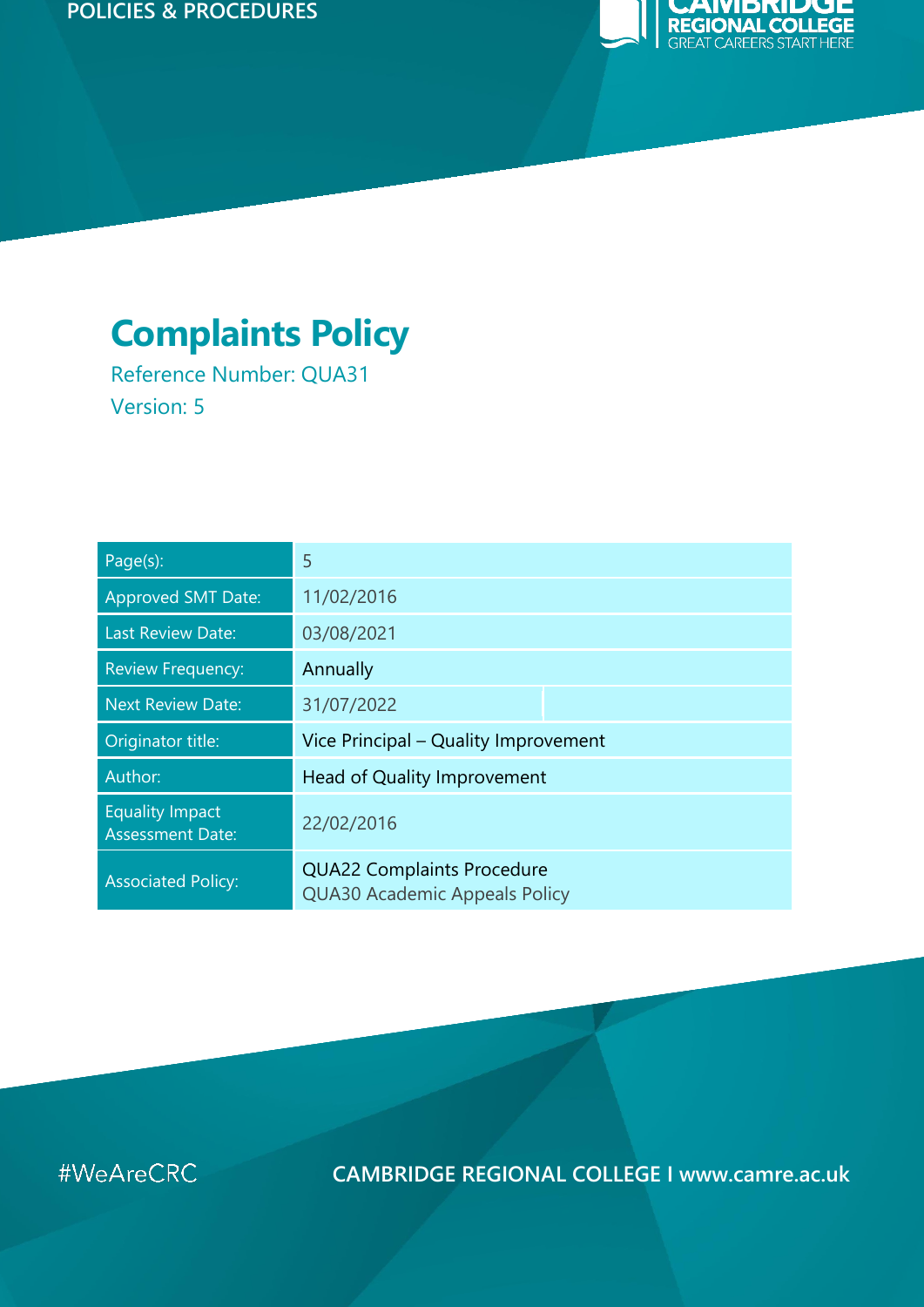Within this policy, whenever the term student or similar is used, this will refer to all students registered with Cambridge Regional College on any of its courses or apprenticeship schemes.

- 1. Cambridge Regional College (CRC) views all complaints received as an opportunity to learn and improve for the future, as well as a chance to put things right for the person or organisation that has made the complaint.
- 2. Our policy is to:
	- Have few or no complaints, but when they occur to ensure that they are resolved quickly and fairly
	- Provide a fair complaints procedure which is clear and easy to use for anyone wishing to make a complaint
	- Publish our complaints procedure so that people know how to contact us to make a complaint
	- Base our procedure on principles of accessibility, clarity, proportionality, timeliness, fairness, independence, confidentiality and improvement of the student experience
	- Make sure everyone at CRC knows what to do if a complaint is received
	- Make sure complaints are investigated fairly and in a timely way
	- Make sure that complaints are, wherever possible, resolved quickly
	- Analyse complaints regularly, consider their outcomes and use this information to help improve the quality of what we do

## **3. Definition of a Complaint**

- 3.1.Complaints are defined as expressions of dissatisfaction and can be submitted in accordance with CRC's Complaints Procedure.
- 3.2.Complaints can come from (but not limited to) students, ex-students, employers, members of the public, staff, parents, employees and contractors. The College will not normally deal with a complaint that is six months old or more than three months old (if the complainant is a student who has left the college).
- 3.3.For complaints regarding academic decisions please refer to the Academic Appeals Policy.

## **4. Confidentiality**

4.1.All complaints and appeals will be handled sensitively; we will only share information with those who need it, and will comply with the Data Protection Act (2018) and UK GDPR.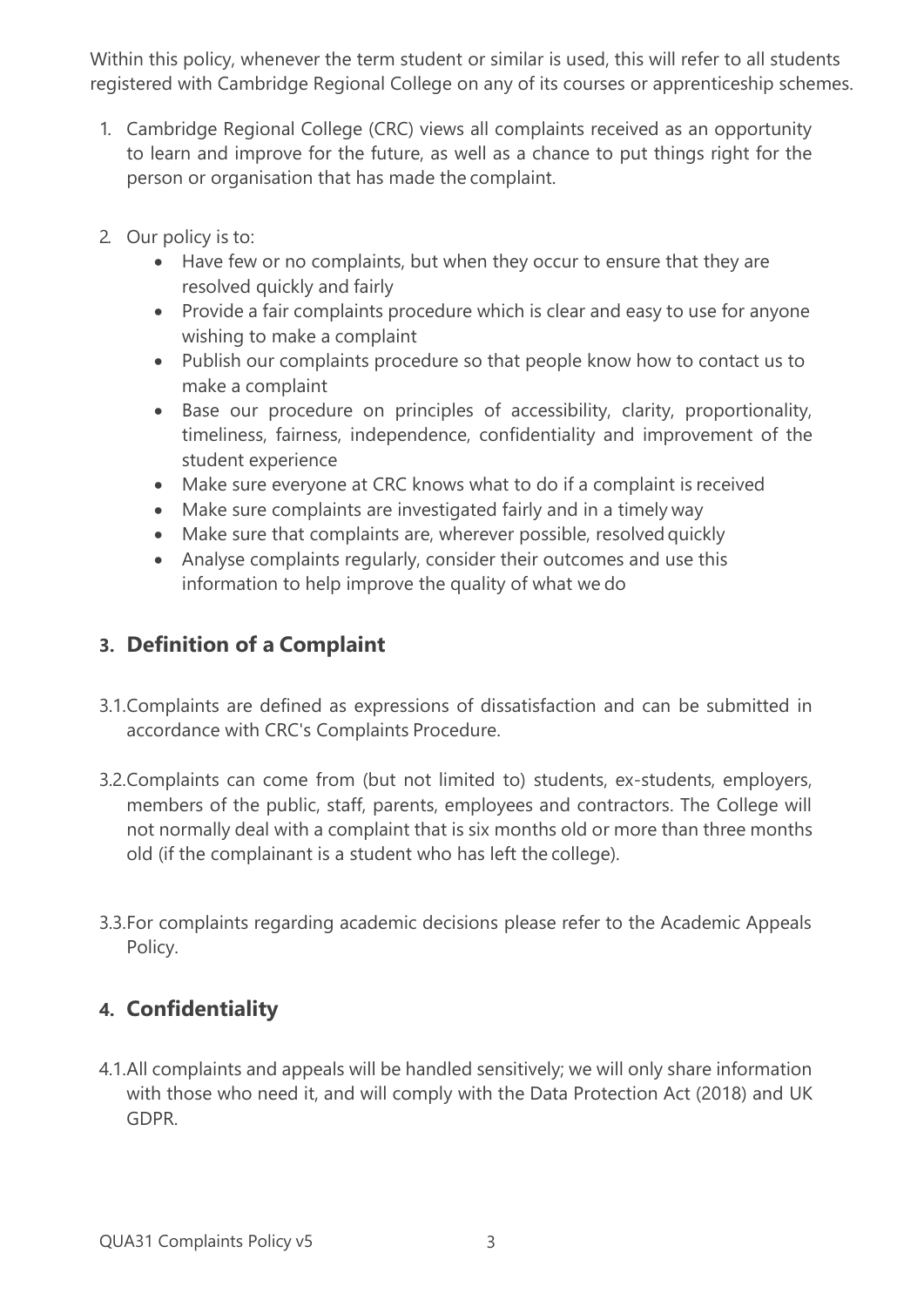- 4.2.If a parent/guardian submits a complaint on behalf of a student, it will only be accepted if the student is under 18 years old, with the student's consent. If the student is 18 years old or over, or have asked us not to share personal information with a third party, we will ask them to complain directly to us themselves, or to give us permission to share their personal details with the complainant.
- 4.3. If an employer submits a complaint on behalf of an apprentice, it will only be accepted if the Apprentice has provided consent. We will ask them to complain directly to us themselves, or to give us permission to share their personal details with the complainant.
- 4.4.CRC will retain secure copies of complaints for at least 3 years, and will review at least annually the volume and nature of all complaints received.

## **5. Conduct**

- 5.1. We expect anyone who is investigating or responding to a complaint to:
	- Be aware of the complaint procedure
	- Try to sort out any problems locally in the first instance
	- Follow guidance provided by the quality and/or HR team
	- Investigate a complaint fully, taking account of all available evidence and documentation
	- Keep records of their investigation, and prepare a report outlining their findings
	- Use the complaint procedure fully before involving any outside organisations
	- Be reasonable with the complainant's response to any actions we take to address the problem
- 5.2 Where a complaint is received about a member of staff, it will be passed to the HR team for their review. The HR team will identify an appropriate manager to carry out the investigation and report their findings. If actions are proposed that do not relate to a particular member of staff, these will be shared with the Quality team for monitoring.
- 5.3 Where a complaint is upheld, the complainant will be advised of any actions which are as a result of the complaint, unless these are specific to a member of staff.
- 5.4 The complainant will be advised in writing that their complaint will not be taken forward to the next stage. If a complaint is received during a College holiday, timescales may be extended and we will advise the complainant of this as soon as we can.
- 5.5 Complaints about the Principal or any member of the governing body should be directed to the Chair of Corporation at Cambridge Regional College, marked 'private and confidential'.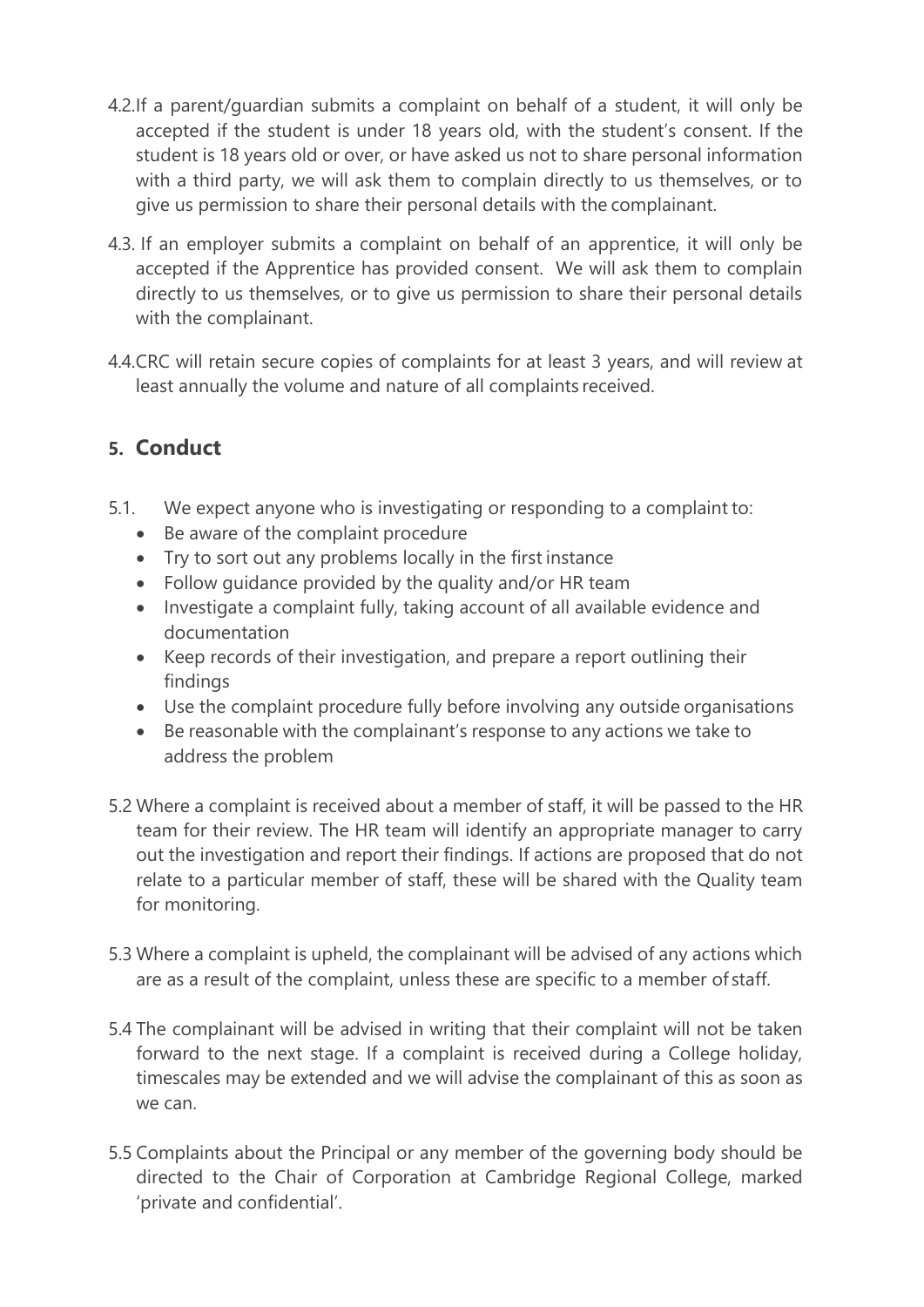- 5.6 Complaints which are obsessive, repetitive, and malicious or considered harassment will not be accepted.
- 5.7 Where requests are unreasonable, complainants will be informed quickly in order to manage expectations.

#### **6. Monitoring**

- 6.1.This policy and associated procedure will be reviewed annually or sooner to comply with legislative changes.
- 6.2.Complaints will be reviewed and analysed annually, and reported to Governors. Interim reports will be provided to Senior Managers.

| <b>Date</b> | <b>Issue</b><br>number | <b>Change/Comments</b>                                                                                                                                            | <b>Date</b><br><b>Approved</b> | <b>Approved by</b>               |
|-------------|------------------------|-------------------------------------------------------------------------------------------------------------------------------------------------------------------|--------------------------------|----------------------------------|
| 22/02/2016  |                        | Policy Created approved and impact<br>assessed                                                                                                                    | 22/2/2016                      | SMT/EIA                          |
| 2017        | $\overline{2}$         | Annual Review - no change                                                                                                                                         |                                |                                  |
| 2018        | 3                      | Addition of GDPR compliance,<br>appeal permitted following stage<br>1. Minor adjustments                                                                          |                                |                                  |
| 2019        | 3                      | Annual review no update<br>required                                                                                                                               |                                |                                  |
| 2021        | $\overline{4}$         | 4.2 clarification of parents<br>submitting complaints.<br>5.2 Clarification added about staff.                                                                    | 8/2/2021                       | QA Manager                       |
| 2021        | 4.1                    | Addition of clarification statement of<br>who is covered within the policy.                                                                                       | 09/06/21                       | QA Manager                       |
| 2021        |                        | Clarification of employers submitting<br>complaints                                                                                                               | 10/6/2021                      |                                  |
| 2021        | 5                      | Amended 'learner' to 'student' and<br>'GDPR' to 'UK GDPR'. Added more<br>information regarding investigations<br>and monitoring of actions (paras 5.1 and<br>5.2) | 3/8/2021                       | <b>VP Quality</b><br>Improvement |

## **Document history**